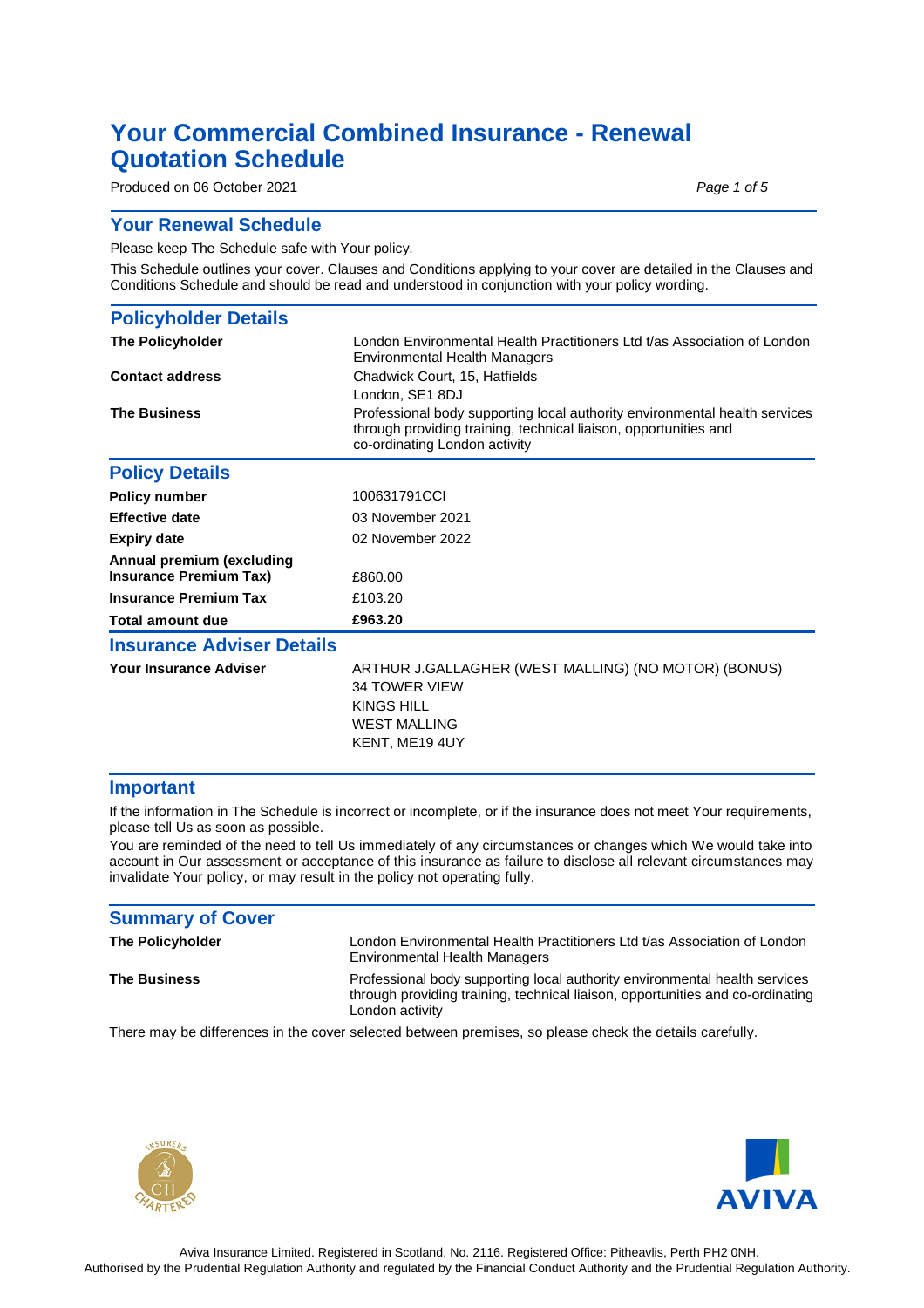## **Policy Number 100631791CCI** Page 2 of 5

### **Sections You have chosen to cover:**

Employers' Liability, Public and Products Liability, Commercial Legal Protection

### **Other sections available that You have chosen not to cover:**

Property Damage, Money and Assault, Goods In Transit, Business All Risks, Frozen Foods, Contract Works, Machinery, Computer, Plant and Equipment, Renewable Energy, Cyber, Business Interruption, Terrorism, Professional Indemnity, Commercial Crime, Management Liability, Inspection Service, Group Personal Accident, Business Travel

### **Conditions**

**The following conditions apply across all sections of your policy in addition to the conditions contained within your Policy Wording unless otherwise stated**

### **Claims Procedure**

If in relation to any claim You have failed to fulfil any of the following conditions, You will lose Your right to indemnity or payment for that claim.

You must

- (1) tell Us immediately of any event or occurrence which may result in a claim
- (2) notify the police immediately of loss, destruction or damage caused by malicious persons or thieves
- (3) at Your expense, provide Us with a written claim containing as much information as possible of the loss, liability, destruction, damage, accident or injury, including the amount of the claim within
	- (a) 30 days, or
	- (b) seven days in the case of loss, destruction or damage caused by riot, civil commotion, strikers, locked-out workers, persons taking part in labour disturbances or malicious persons
		- of You becoming aware of the event or occurrence, or such further time that We may allow
- (4) provide Us with all information and help We require in respect of the claim
- (5) pass to Us unanswered, immediately, all communications from third parties in relation to any event which may result in a claim under this policy
- (6) not admit or repudiate liability, nor offer to settle, compromise, make payment which may result in a claim or pay any claim under this policy without Our written agreement
- (7) allow Us to take over and conduct in Your name the defence or settlement of any claim. You will also allow Us to prosecute at Our own expense and for Our own benefit, any claim for indemnity or compensation against any other person and You must give Us all information and assistance required.

### **Subjectivity Condition**

The insurance cover provided by Aviva may be subject to You or Us carrying out certain actions. We will clearly state below if the insurance provided by Us is subject to You

- (1) providing Us with any additional information requested by the required date(s)
- (2) allowing Us access to The Premises, Your Contract Sites, and/or The Business to carry out surveys
- (3) completing any actions agreed between You and Us by the required date(s)
- (4) allowing Us to complete any actions agreed between You and Us.

Upon completion of these requirements (or if they are not completed by the required dates), We may, at our option (1) modify the premium

- (2) make amendments to the terms and conditions of the insurance cover
- (3) require You to make alterations to The Premises for which We have provided an insurance cover by the required date(s)
- (4) withdraw any insurance cover provided
- (5) leave the terms and conditions of the insurance cover and the premium, unaltered.

We will contact You with our decision and where applicable, specify the date(s) by which any action(s) agreed need to be completed by You and/or any decision by Us will take effect.

Our requirements and decisions will take effect from the date(s) specified unless and until We agree otherwise in writing. If You disagree with Our requirements and/or decisions, We will consider Your comments and where We consider appropriate, will continue to negotiate with You to resolve the matter to Your and Our satisfaction. In the event that the matter cannot be resolved We will withdraw the insurance cover.

The above conditions do not affect Our right to withdraw any insurance cover if We discover information material to Our acceptance of the risk that was not disclosed when requesting the original quotation.

### **The provision of this Aviva cover is subject to the following:**

**Confirmation of Employer Reference Number (ERN)(or if exempt) within 14 days (a)**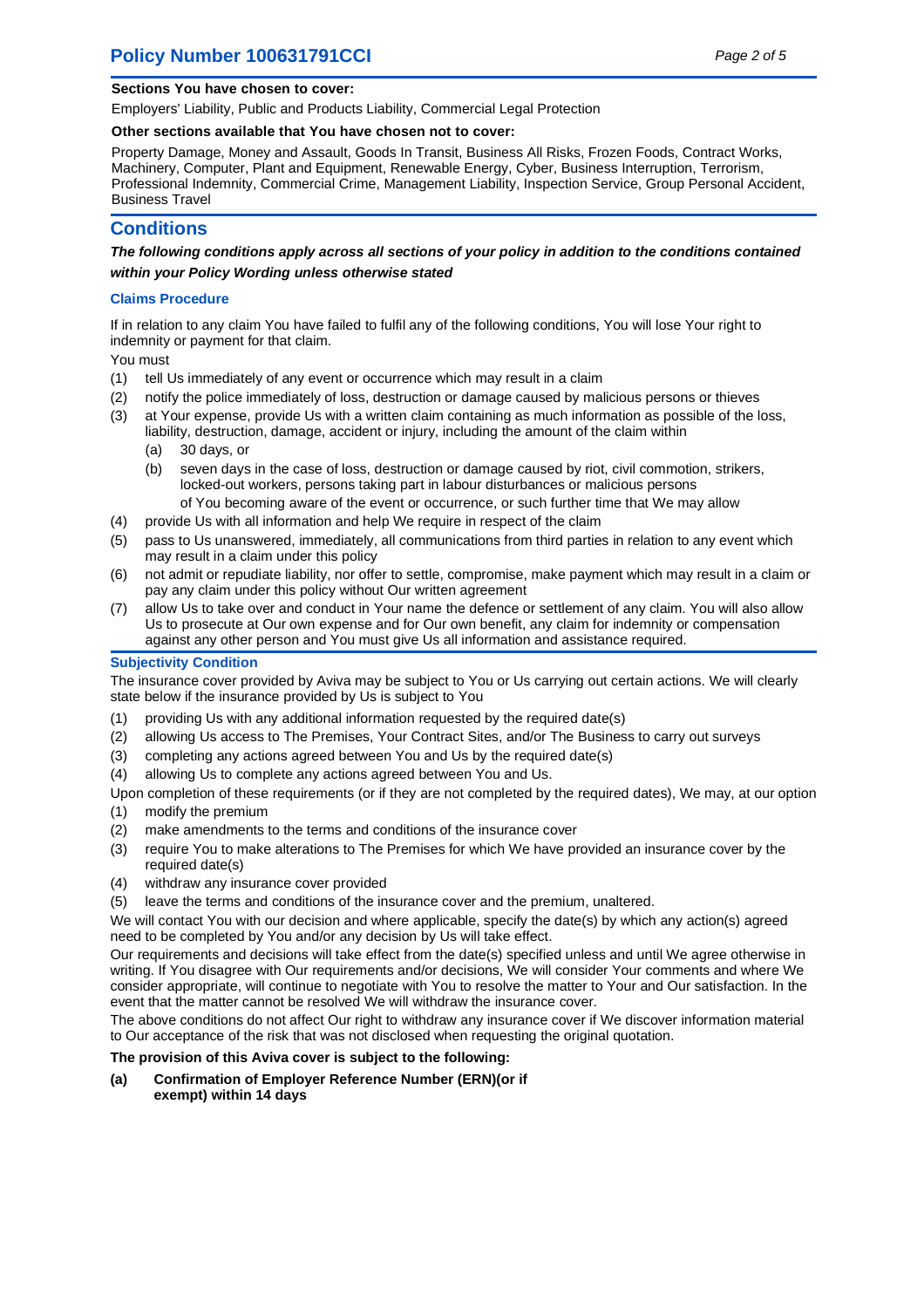### **Contact Details for Claims and Help**

**Do You or Your employees use a Smartphone or Tablet Device?** Why not scan the QR Code and store Our contact details directly to Your device?



### **Services**

As an Aviva customer, You can access additional services to help You keep Your business running smoothly. For Our joint protection telephone calls may be recorded and/or monitored.

### **Claims Service: 0800 015 1498**

A 24 hour, 365 days a year claims line providing You with emergency assistance whenever it is required. When We know about Your problem, We will start to put the solutions in place.

### **Legal and Tax Helpline 0345 300 1899**

Call this helpline anytime, day or night, for advice on legal or tax matters in the United Kingdom. Given in confidence, the advice is free and You pay for just the cost of the call.

### **Commercial Legal Protection 0345 300 1899**

If you have Commercial Legal Protection cover, please call the helpline for legal advice as soon as you are aware of an incident. Please have your policy number to hand.

If you think you may need to claim, please call the helpline to request a claim form. We can only proceed with your claim when we have details of the incident in writing. A claim form is available to download at www.aviva.co.uk/legalprotection.

### **Risk Solutions Helpline 0345 366 6666**

Call for advice on safety, fire, security and other issues that can affect Your business. Most enquiries can be dealt with over the telephone, but if We can't give you an immediate answer, We will deal with your enquiry within one working day.

This service is available during office hours with an answering service outside these times.

### **Counselling Service Helpline 0117 934 0105**

This is a confidential service available to Your staff to help deal with personal issues such as bereavement, divorce, the threat of violence in the workplace and bullying at work.

### **Website - www.cutredtape.co.uk**

This is Aviva's free website offering many tools and resources to help you manage your business effectively. You'll get access to:

- Over 700 legal and business guides across HR, sales and marketing, finance, technology, law, and risk management;
- Easy to use templates to build legal documents including employee contracts, health and safety policies, dismissal letters;
- Discounts on legal services;
- email alerts on changes in law, legislation and regulation.

To register, please visit www.cutredtape.co.uk and use the voucher code CRTAVIVA for exclusive discounts on a range of legal documents and services.

## **Employers' Liability**

The operation of any limit of indemnity is stated in The Schedule or the relevant Clause, Condition, Section or Endorsement of Your policy.

| Limit of Indemnity:                       | £10,000,000                              |         |       |
|-------------------------------------------|------------------------------------------|---------|-------|
| Terrorism Limit of Indemnity:             | £5.000.000                               |         |       |
| <b>Description of Activity</b>            |                                          |         |       |
| Professional and scientific organisations |                                          | £69.224 | Wages |
| <b>Index Linking:</b>                     | Applies to the Wages, as detailed above. |         |       |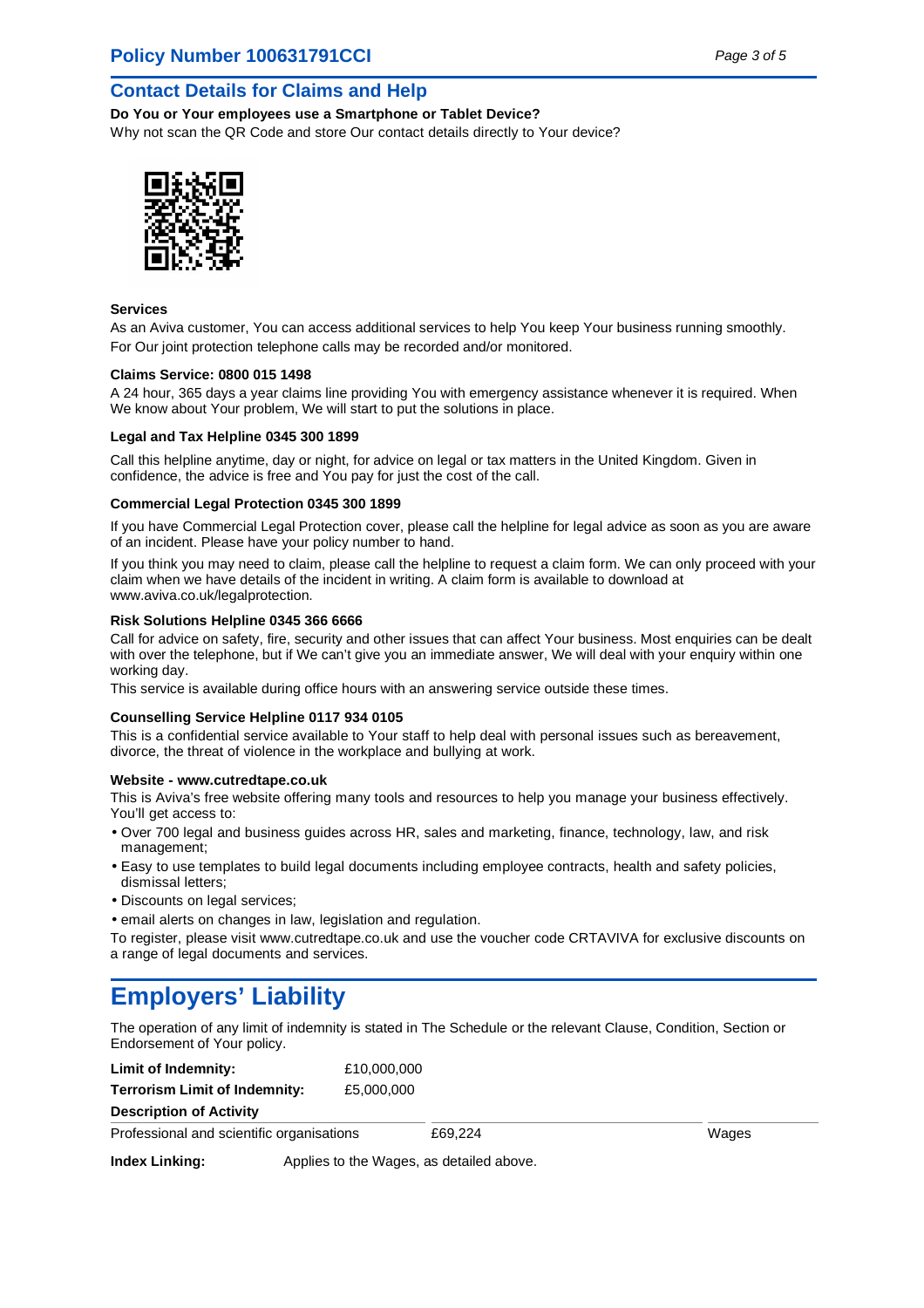## **Public and Products Liability**

The operation of any limit of indemnity or excess is stated in The Schedule or the relevant Clause, Condition, Section or Endorsement of Your policy.

| Limit of Indemnity:           | £5,000,000 |
|-------------------------------|------------|
| Terrorism Limit of Indemnity: | £5,000,000 |

### **Description of Activity**

Number of members 33 Per Capita

**Endorsements applying to Public and Products Liability** (subject otherwise to the terms and conditions shown in Your policy).

### **Excess**

We will not provide cover for the first amount of £500 of Compensation, Costs and Expenses in respect of each and every event of Damage to Property.

### **Products Supplied - Restriction**

We will not provide cover for Products Supplied other than the sale or supply of food and drink intended to be consumed on Your premises, the supply of office requisites or the disposal of furniture and office equipment previously used in the course of The Business.

### **Professional Indemnity Exceptions**

We will not provide cover for errors, omissions, misstatements or neglects in any

- (1) advice given by You or on Your behalf
- (2) (a) plan, survey report, certificate or any similar document
	- (b) design, formula, instruction or specification
	- (c) computer program
	- prepared by, or on behalf of, The Insured.

## **Commercial Legal Protection**

## **Cover**

| <b>Contingency Operative</b>             | <b>Rating Basis</b>                      |            | <b>Limit of Indemnity</b> |
|------------------------------------------|------------------------------------------|------------|---------------------------|
| <b>Employment Disputes</b>               | Wages                                    | £69,224    | £50,000                   |
| Employment<br><b>Compensation Awards</b> | Maximum Any one Period                   | £1,000,000 |                           |
| Service Occupancy                        | Wages                                    | £69,224    | £50,000                   |
| Legal Defence                            | Wages                                    | £69.224    | £50,000                   |
| <b>Property Protection</b>               | Wages                                    | £69,224    | £50,000                   |
| Bodily Injury                            | Wages                                    | £69,224    | £50,000                   |
| <b>Tax Protection</b>                    | Wages                                    | £69.224    | £50,000                   |
| <b>Index Linking:</b>                    | Applies to the Wages, as detailed above. |            |                           |